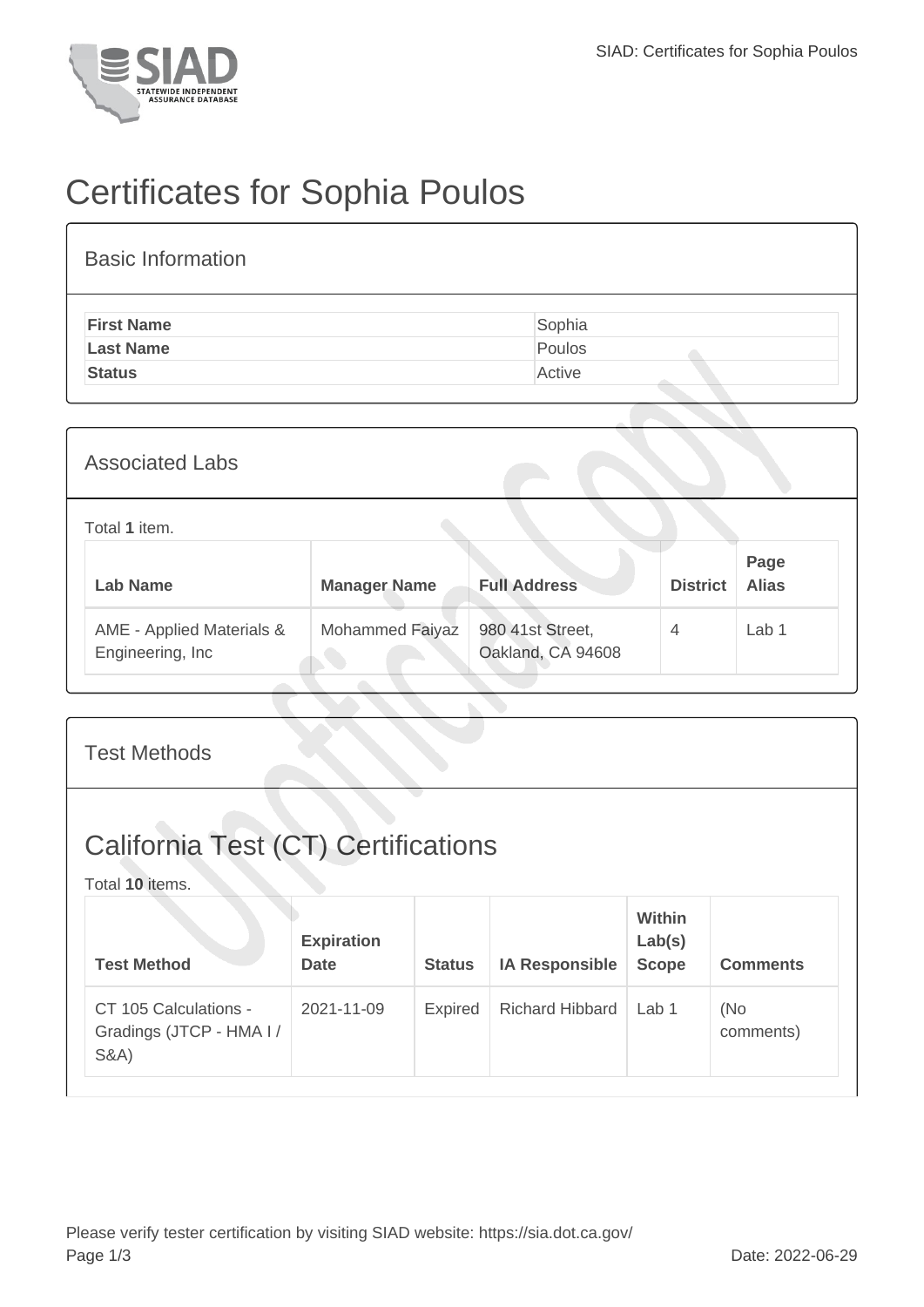

| <b>Test Method</b>                                                                  | <b>Expiration</b><br><b>Date</b> | <b>Status</b>  | <b>IA Responsible</b>  | Within<br>Lab(s)<br><b>Scope</b> | <b>Comments</b>   |
|-------------------------------------------------------------------------------------|----------------------------------|----------------|------------------------|----------------------------------|-------------------|
| CT 125 AGG Sampling -<br><b>AGGREGATES (JTCP -</b><br><b>HMA I / S&amp;A)</b>       | 2021-11-09                       | <b>Expired</b> | <b>Richard Hibbard</b> | Lab 1                            | (No<br>comments)  |
| CT 201 Sample<br>Preparation - Soil and<br>Aggregates (JTCP -<br><b>S&amp;A)</b>    | 2021-11-09                       | <b>Expired</b> | Richard Hibbard        | Lab <sub>1</sub>                 | (No<br>comments)  |
| CT 202 Sieve analysis -<br>Fine and Coarse<br>Aggregates (JTCP -<br><b>S&amp;A)</b> | 2021-11-09                       | <b>Expired</b> | <b>Richard Hibbard</b> | Lab <sub>1</sub>                 | (No<br>comments)  |
| CT 205 Percent Crushed<br>Particles (JTCP - S&A)                                    | 2021-11-09                       | <b>Expired</b> | <b>Richard Hibbard</b> | Lab <sub>1</sub>                 | (No<br>comments)  |
| CT 216 Relative<br>Compaction - Soils and<br>Aggregates (JTCP -<br><b>S&amp;A)</b>  | 2021-11-09                       | <b>Expired</b> | <b>Richard Hibbard</b> | Lab 1                            | (No<br>comments)  |
| CT 217 Sand Equivalent<br>$(JTCP - S&A)$                                            | 2021-11-09                       | <b>Expired</b> | <b>Richard Hibbard</b> | Lab 1                            | (No<br>comments)  |
| CT 226 Moisture Content<br>- Soils and Aggregates<br>$(JTCP - S&A)$                 | 2021-11-09                       | <b>Expired</b> | <b>Richard Hibbard</b> | Lab <sub>1</sub>                 | (No<br>comments)  |
| CT 227 Cleanness Value<br>$(JTCP - S&A)$                                            | 2021-11-09                       | <b>Expired</b> | <b>Richard Hibbard</b> | Lab 1                            | (No)<br>comments) |
| CT 229 Durability (JTCP<br>$-S&A)$                                                  | 2021-11-09                       | <b>Expired</b> | <b>Richard Hibbard</b> | Lab 1                            | (No<br>comments)  |